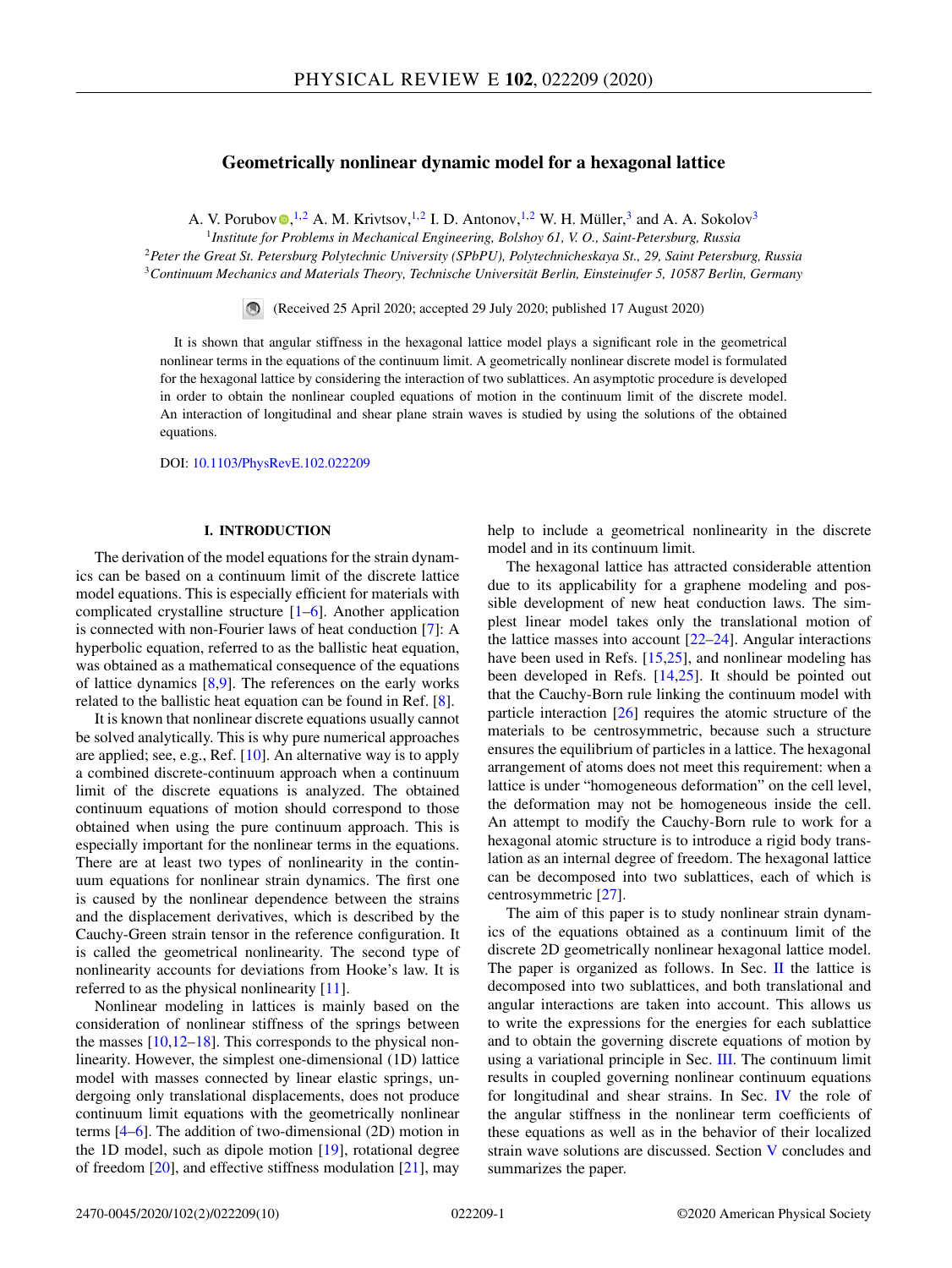<span id="page-1-0"></span>

FIG. 1. Two-dimensional hexagonal lattice decomposed into two sublattices.

# **II. STATEMENT OF THE PROBLEM**

A 2D hexagonal lattice with neighboring interactions between the masses is shown in Fig. 1. The strain processes in the lattice are based on a decomposition of the lattice into two sublattices whose elements are marked by 1 and 2. The sublattices are shown in in Figs. 2 and 3. The reason for the decompositions is related to to satisfying the Cauchy-Born rule [\[26,27\]](#page-9-0) for the equilibrium of particles in a lattice. This rule relates the movement of atoms in a crystal to the overall deformation of the bulk solid. One needs to introduce sublattices as a way of correlating changes in positions of the entities in the lattice with descriptions of deformation used in the continuum theories of elastic phenomena. More detailed information can be found, e.g., in Refs. [\[26,27\]](#page-9-0).

The interactions are modeled by the elastic springs. Two types of interaction are considered: translation interactions with the stiffness coefficient  $C_1$ , and the angular ones with the stiffness coefficient *C*2.



FIG. 2. First sublattice.



FIG. 3. Second sublattice.

The first sublattice marked by 1 in Fig. 1 with both translational and angular interactions is shown in Fig. 2. The translation displacements of a central mass corresponding to the horizontal and vertical directions are denoted by  $x_{m,n}$  and *ym*,*<sup>n</sup>*, respectively. The analogous displacements for the second sublattice are denoted by  $X_{m,n}$  and  $Y_{m,n}$ .

The equations of motion are obtained using the Hamilton-Ostrogradsky variational principle [\[11\]](#page-9-0). This procedure requires knowledge of the potential strain energy, which should be defined. Both the translational and angular variations are considered while the dihedral variations [\[25\]](#page-9-0) are omitted since no bending is considered. It is assumed that the potential energy of the interaction between the masses depends on the translational elongations and angular variations. The physical nonlinearity is omitted in our consideration since the aim is to clarify the role of the geometrical nonlinearity. It allows us to use the power series quadratic dependence on elongations. Then one obtains for the first sublattice (Fig. 2) that the energy of translational displacements is

$$
\Pi_{t,1} = \frac{C_1}{2} \left( \Delta l_1^2 + \Delta l_2^2 + \Delta l_3^2 \right),
$$

where the translational elongations for the first sublattice,  $\Delta l_i$ , are

$$
\Delta l_1 = \sqrt{(l + X_{m+1,n} - x_{m,n})^2 + (Y_{m+1} - y_{m,n})^2} - l,
$$
  
\n
$$
\Delta l_2 = \left\{ \left[ l \cos\left(\frac{\pi}{3}\right) - (X_{m-1,n+1} - x_{m,n}) \right]^2 + \left[ l \sin\left(\frac{\pi}{3}\right) + (Y_{m-1,n+1} - y_{m,n}) \right]^2 \right\}^{1/2} - l,
$$
 (1)

$$
\Delta l_3 = \left\{ \left[ l \cos \left( \frac{\pi}{3} \right) - (X_{m-1,n-1} - x_{m,n}) \right]^2 + \left[ l \sin \left( \frac{\pi}{3} \right) - (Y_{m-1,n-1} - y_{m,n}) \right]^2 \right\}^{1/2} - l, \quad (2)
$$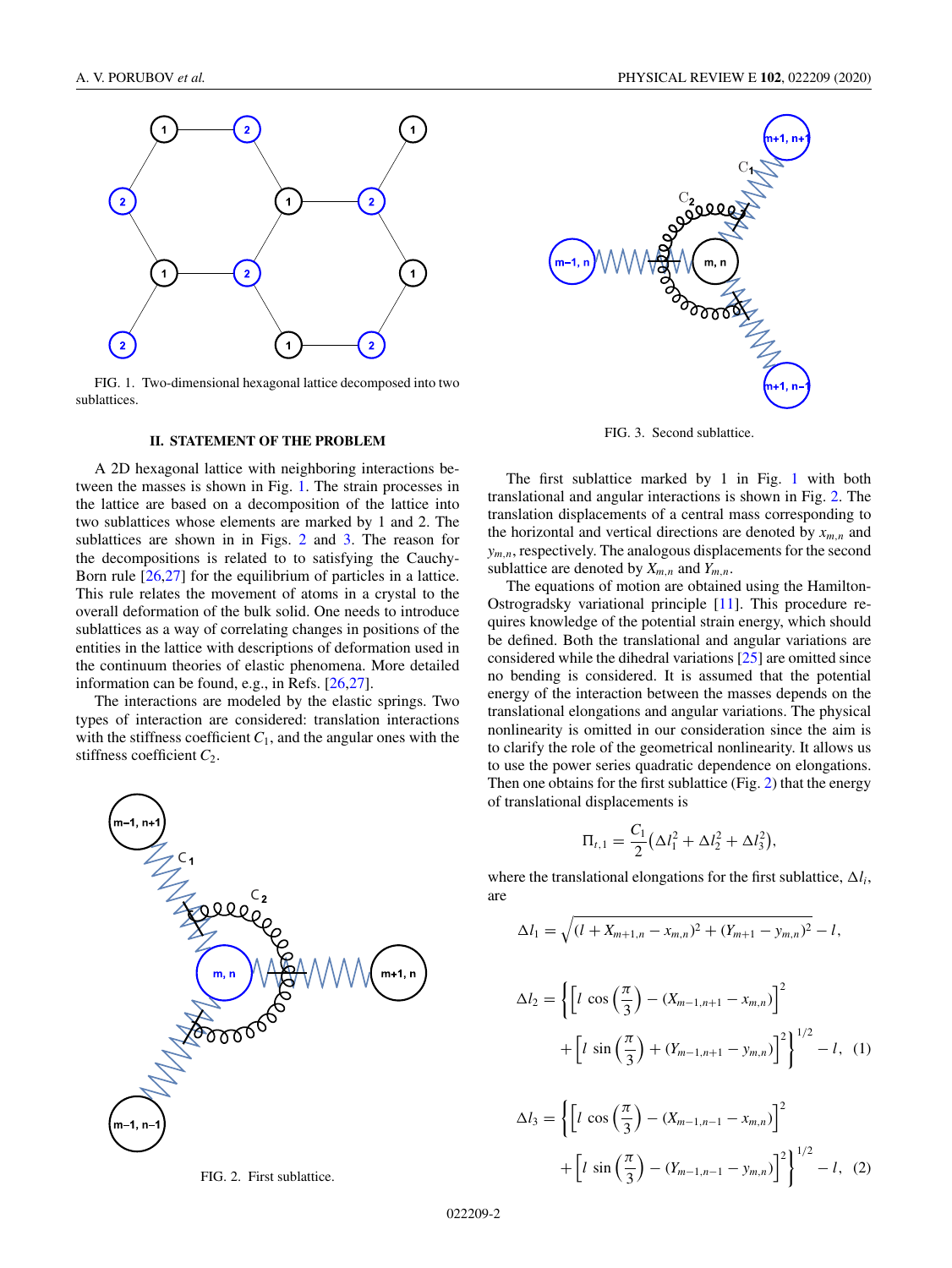where *l* is an equilibrium distance between the masses in the lattice.

Similarly, the energy of translational displacements in the second sublattice (Fig. [3\)](#page-1-0) is

$$
\Pi_{t,2} = \frac{C_1}{2} \left( \Delta L_1^2 + \Delta L_2^2 + \Delta L_3^2 \right),
$$

where the elongations of the second sublattice are

$$
\Delta L_1 = \sqrt{(l + X_{m,n} - x_{m-1,n})^2 + (y_{m-1,n} - Y_{m,n})^2} - l,
$$
  
\n
$$
\Delta L_2 = \left\{ \left[ l \cos\left(\frac{\pi}{3}\right) + (x_{m+1,n+1} - X_{m,n}) \right]^2 \right\}^{1/2} + \left[ l \sin\left(\frac{\pi}{3}\right) + (y_{m+1,n+1} - Y_{m,n}) \right]^2 \right\}^{1/2} - l,
$$
 (3)

$$
\Delta L_3 = \left\{ \left[ l \cos \left( \frac{\pi}{3} \right) + (x_{m+1,n-1} - x_{m,n}) \right]^2 + \left[ l \sin \left( \frac{\pi}{3} \right) - (y_{m+1,n-1} - x_{m,n}) \right]^2 \right\}^{1/2} - l. \tag{4}
$$

The angular variation energy is considered depending on the cosines of the angles between directions from the central mass to neighbors in each sublattice  $[25]$ . Let us consider the section between masses with the indices  $(m, n)$ ,  $(m + 1, n)$ and  $(m-1, n+1)$  (Fig. [2\)](#page-1-0). We introduce the vectors  $\mathbf{r}_0, \mathbf{r}_{m+1}$ ,  $\mathbf{r}_{n+1}$ , as follows:

$$
\mathbf{r_0} = \mathbf{i}(l + X_{m+1,n} - x_{m,n}),
$$

$$
\mathbf{r}_{m+1} = \mathbf{i}(l + X_{m+1,n} - x_{m,n}) + \mathbf{j}(Y_{m+1,n} - y_{m,n}), \quad (5)
$$

$$
\mathbf{r}_{n+1} = -\mathbf{i}[l\cos(\pi/3) - X_{m-1,n+1} + x_{m,n}] + \mathbf{j}[l\sin(\pi/3) + Y_{m-1,n+1} - y_{m,n}],
$$
(6)

where **i**, **j** are the unit vectors in the horizontal and vertical directions, respectively. Then the angular variation of the mass  $(m + 1, n)$  relative to the equilibrium horizontal position,  $\varphi_1$ , can be characterized by the difference between the cosines corresponding to the current and equilibrium positions. For this purpose, the Law of Cosines

$$
\cos(\varphi_1) - \cos(0) = \frac{\mathbf{r}_{m+1} \cdot \mathbf{r}_0}{|\mathbf{r}_{m+1}||\mathbf{r}_0|} - 1
$$

is used. Similarly the angular variation,  $\varphi_2$ , of the mass  $(m-1, n+1)$  relative to the equilibrium position  $2\pi/3$  can be characterized by the difference between the cosines

$$
\cos(\varphi_2) - \cos(2\pi/3) = \frac{\mathbf{r}_{n+1} \cdot \mathbf{r}_0}{|\mathbf{r}_{n+1}||\mathbf{r}_0|} + 1/2.
$$

The contribution to the angular strain energy is

$$
\Pi_{an,1} = C_2 l^2 \{ [\cos(\varphi_2) - \cos(2\pi/3)] - [\cos(\varphi_1) - \cos(0)] \},
$$

where  $C_2$  is the angular stiffness. For the section between the masses with the indices  $(m, n)$ ,  $(m + 1, n - 1)$ , and  $(m 1, n + 1$ ) (Fig. [2\)](#page-1-0), we also introduce the vector

$$
\mathbf{r}_{n-1} = -\mathbf{i}[l\cos(\pi/3) - X_{m-1,n-1} + x_{m,n}] - \mathbf{j}[l\sin(\pi/3) - Y_{m-1,n-1} + y_{m,n}].
$$

Then the angular variation,  $\psi$ , of the mass  $(m - 1, n + 1)$  relative to the equilibrium position  $-2\pi/3$  can be characterized by the difference between cosines

$$
\cos(\psi) - \cos(2\pi/3) = \frac{\mathbf{r}_{n-1} \cdot \mathbf{r}_0}{|\mathbf{r}_{n-1}||\mathbf{r}_0|} + 1/2.
$$

The contribution to the angular strain energy is

$$
\Pi_{an,2} = C_2 l^2 \{ [\cos(\psi) - \cos(2\pi/3)] - [\cos(\varphi_1) - \cos(0)] \}.
$$

Similarly we obtain for the second sublattice shown in Fig. [3](#page-1-0) by introducing angular variations  $\Phi_1$ ,  $\Phi_2$ ,  $\Psi$  for the masses (*m* − 1, *n*), (*m* + 1, *n* + 1), and (*m* + 1, *n* − 1) relative to the equilibrium position, respectively,

$$
\Pi_{an,3} = C_2 l^2 \{ [\cos(\Phi_2) + \cos(2\pi/3)] - [\cos(\Phi_1) - \cos(0)] \},
$$

$$
\Pi_{an,4} = C_2 l^2 \{ [\cos(\Psi) + \cos(2\pi/3)] - [\cos(\Phi_1) - \cos(0)] \},
$$

where

$$
\cos(\Phi_1) - \cos(0) = \frac{\mathbf{R}_{m-1} \cdot \mathbf{R}_0}{|\mathbf{R}_{m-1}||\mathbf{R}_0|} - 1,
$$

$$
\cos(\Phi_2) + \cos(2\pi/3) = \frac{\mathbf{R}_{n+1} \cdot \mathbf{R}_0}{|\mathbf{R}_{n+1}||\mathbf{R}_0|} - 1/2, \quad (7)
$$

$$
\cos(\Psi) + \cos(2\pi/3) = \frac{\mathbf{R}_{n-1} \cdot \mathbf{R}_0}{|\mathbf{R}_{n-1}||\mathbf{R}_0|} - 1/2, \quad (8)
$$

where the corresponding expressions for angular variations in the second sublattice are

$$
\mathbf{R}_{0} = \mathbf{i}(l + X_{m,n} - x_{m-1,n}),
$$
\n
$$
\mathbf{R}_{m-1} = \mathbf{i}(l + X_{m,n} - x_{m-1,n}) + \mathbf{j}(y_{m-1,n} - Y_{m,n}),
$$
\n
$$
\mathbf{R}_{n+1} = \mathbf{i}[l\cos(\pi/3) + x_{m+1,n+1} - X_{m,n}] + \mathbf{j}[l\sin(\pi/3) + y_{m+1,n+1} - Y_{m,n}],
$$
\n
$$
\mathbf{R}_{n-1} = \mathbf{i}[l\cos(\pi/3) + x_{m+1,n-1} - X_{m,n}] - \mathbf{j}[l\sin(\pi/3) - y_{m+1,n-1} + Y_{m,n}].
$$

The potential strain energy of the first sublattice is

$$
\Pi_1 = \Pi_{t,1} + \Pi_{an,1} + \Pi_{an,2},\tag{9}
$$

the potential strain energy of the second sublattice is

$$
\Pi_2 = \Pi_{t,2} + \Pi_{an,3} + \Pi_{an,4},\tag{10}
$$

the kinetic energy of the first sublattice is

$$
K_1 = \frac{M}{2} \left( \dot{x}_{m,n}^2 + \dot{y}_{m,n}^2 \right) + M l^2 (\dot{\varphi}_1^2 + \dot{\varphi}_2^2 + \dot{\psi}^2), \qquad (11)
$$

and the kinetic energy of the second sublattice is

$$
K_2 = \frac{M}{2} \left( \dot{X}_{m,n}^2 + \dot{Y}_{m,n}^2 \right) + M l^2 (\dot{\Phi}_1^2 + \dot{\Phi}_2^2 + \dot{\Psi}^2), \qquad (12)
$$

where *M* is the mass of each particle in the lattice.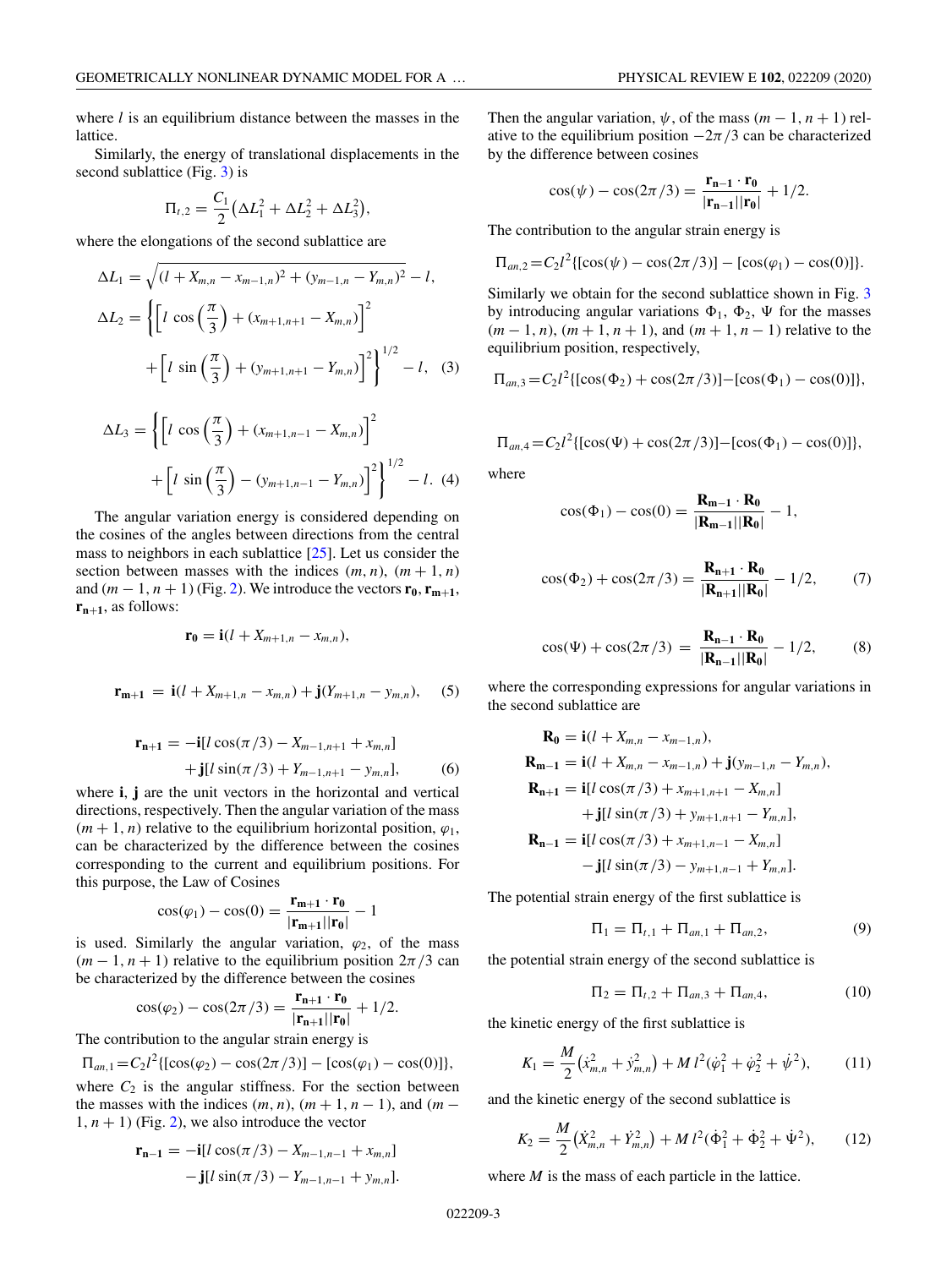### **III. GOVERNING EQUATIONS**

### **A. Discrete coupled equations of motion**

<span id="page-3-0"></span>Making use of the Hamilton-Ostrogradsky variational principle [\[11\]](#page-9-0) results in the coupled discrete equations for horizontal and vertical displacements. The Lagrangians are written for each sublattice as a difference between  $K_1$  and  $\Pi_1$  and  $K_2$  and  $\Pi_2$ . Variation of each Lagrangian results in four equations of motion for the horizontal and vertical displacements for each sublattice.

However, the full set of equations is complicated due to nonlinear terms. The aim of this study is to obtain the continuum equations for a weakly nonlinear problem for long waves. It results in truncated power series approximations for nonlinear term expansions in the expressions for the potential and the kinetic energy. In particular, only linearized expressions for  $\phi_1$ ,  $\phi_2$ ,  $\psi$ ,  $\Phi_1$ ,  $\Phi_2$ ,  $\Psi$  are used in the expressions for the kinetic energy. Omitted terms give rise to the negligibly small nonlinear terms in the continuum equations of motion. The reason for this rise will be shown in the next subsection.

The approximate discrete equations are

$$
M\ddot{x}_{tt} = L_1(x, X, y, Y) + D_1(x, X, y, Y) + N_1(x, X, y, Y),
$$
\n(13)

$$
M\ddot{y}_{tt} = L_2(x, X, y, Y) + D_2(x, X, y, Y) + N_2(x, X, y, Y),
$$
\n(14)

$$
M\ddot{X}_{tt} = L_3(x, X, y, Y) + D_3(x, X, y, Y) + N_3(x, X, y, Y),
$$
\n(15)

$$
M\ddot{Y}_{tt} = L_4(x, X, y, Y) + D_4(x, X, y, Y) + N_4(x, X, y, Y),
$$
\n(16)

where the linear discrete parts,  $L_i(x, X, y, Y)$ , the linear differential-discrete parts,  $D_i(x, X, y, Y)$ , and the nonlinear discrete parts,  $N_i(x, X, y, Y)$ ,  $j = 1-4$ , are given in the Appendix. The nonlinear discrete equations are still complicated even in this weakly nonlinear case. Then the long wavelength continuum limit of them will be applied to get coupled nonlinear partial differential equations of motion.

#### **B. Continuum limit equations**

For small wave numbers (long wave approximation) one assumes that the continuum displacements of the central particle *xm*,*<sup>n</sup>*, *ym*,*<sup>n</sup>* are *u*(*x*, *y*,*t*), *v*(*x*, *y*,*t*),

$$
x_{m\pm 1,n\pm 1} = u \pm l u_x \pm l u_y + \frac{1}{2} l^2 u_{xx} + l^2 u_{xy} + \frac{1}{2} l^2 u_{yy} + \cdots,
$$
\n(17)

etc. Similar relationships hold for the remaining variables  $y_{i,k}$ ,  $X_{i,k}$ , and  $Y_{i,k}$ .

The 2D equations are too complicated for an analysis. The plane-wave assumption has been chosen as a first step to get model equations whose solutions might be a basis to study more complicated cases. The aim is to get model equations whose solutions might be a basis for a future study of the other kind of motions in more complicated cases.

The plan-wave assumption means that all displacements do not depend on the vertical index *n*,

$$
x_{m\pm i,n\pm j} = x_{m\pm i}, y_{m\pm i,n\pm j} = y_{m\pm i}, X_{m\pm i,n\pm j} = X_{m\pm i},
$$

$$
Y_{m\pm i,n\pm j}=Y_{m\pm i}.
$$

All terms with derivatives of *y* are absent in all approximations (17). Only the leading-order dispersion and nonlinear terms are left. Then one obtains from Eqs.  $(13)$ – $(16)$ :

$$
Mu_{tt} + \frac{3}{4}(2C_1 + 3C_2)(u - U) - \frac{l}{4}(2C_1 - 9C_2)U_x - \frac{3l^2}{8}(2C_1 + 3C_2)U_{xx} + \frac{3M}{2}(u_{tt} - U_{tt})
$$
  

$$
-\frac{l^3}{24}(2C_1 - 9C_2)U_{xxx} + \frac{3Ml}{2}U_{xtt} - \frac{l^4}{32}(2C_1 + 3C_2)U_{xxxx} - \frac{3Ml^2}{4}U_{xxtt}
$$
  

$$
-\frac{81}{16l}C_2[(u - U)^2 + 2l(u - U)U_x] - \frac{3}{16l}(6C_1 - 7C_2)(v - V)^2 - \frac{1}{8}(2C_1 - 21C_2)(v - V)V_x = 0,
$$
 (18)

$$
Mv_{tt} + \frac{3}{4}(2C_1 + C_2)(v - V) + \frac{3l}{4}(2C_1 + C_2)V_x - \frac{3l^2}{8}(2C_1 + C_2)V_{xx} + \frac{3M}{2}(v_{tt} - V_{tt})
$$
  
+ 
$$
\frac{l^3}{8}(2C_1 + C_2)V_{xxx} - \frac{Ml}{2}V_{xtt} - \frac{l^4}{32}(2C_1 + C_2)V_{xxxx} - \frac{3Ml^2}{4}V_{xxtt} - \frac{3\sqrt{3}}{2l}C_2[(v - V)^2 + 2l(v - V)V_x]
$$
  
- 
$$
\frac{3}{8l}(6C_1 - 7C_2)(u - U)(v - V) - \frac{1}{8}(6C_1 - 21C_2)[(u - U)V_x + (v - V)U_x] = 0,
$$
 (19)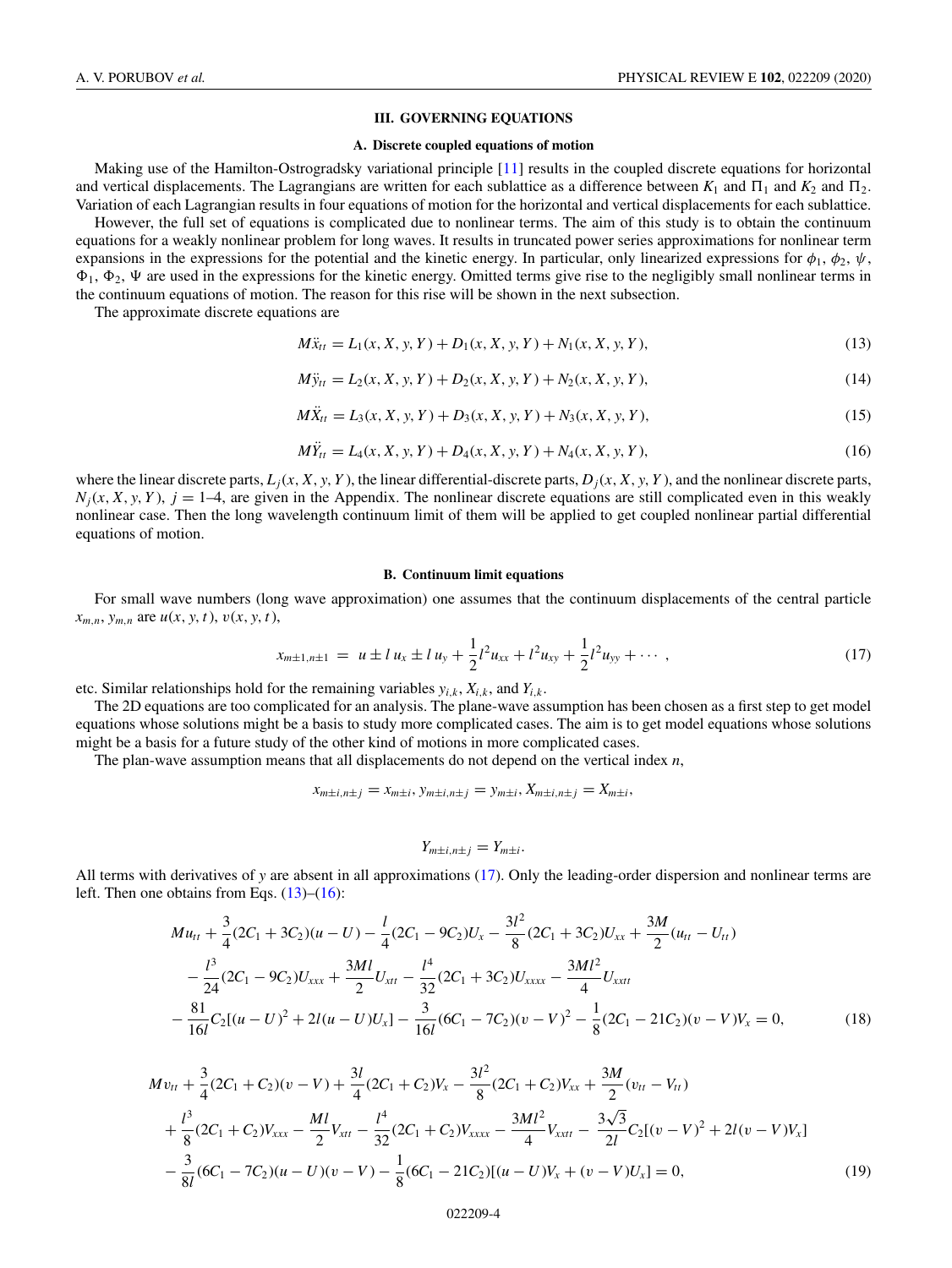<span id="page-4-0"></span>
$$
MU_{tt} - \frac{3}{4}(2C_1 + 3C_2)(u - U) + \frac{l}{4}(2C_1 - 9C_2)u_x - \frac{3l^2}{8}(2C_1 + 3C_2)u_{xx} + \frac{3M}{2}(U_{tt} - u_{tt})
$$
  
+ 
$$
\frac{l^3}{24}(2C_1 - 9C_2)u_{xxx} - \frac{3Ml}{2}u_{xtt} - \frac{l^4}{32}(2C_1 + 3C_2)u_{xxxx} - \frac{3Ml^2}{4}u_{xxtt}
$$
  
+ 
$$
\frac{81}{16l}C_2[(u - U)^2 + 2l(u - U)u_x] + \frac{3}{16l}(6C_1 - 7C_2)(v - V)^2 - \frac{1}{8}(2C_1 - 21C_2)(v - V)v_x = 0,
$$
 (20)

$$
MV_{tt} - \frac{3}{4}(2C_1 + C_2)(v - V) - \frac{3l}{4}(2C_1 + C_2)v_x - \frac{3l^2}{8}(2C_1 + C_2)v_{xx} - \frac{3M}{2}(v_{tt} - V_{tt})
$$
  

$$
- \frac{l^3}{8}(2C_1 + C_2)v_{xxx} + \frac{Ml}{2}v_{xtt} - \frac{l^4}{32}(2C_1 + C_2)v_{xxx} - \frac{3Ml^2}{4}v_{xxtt} + \frac{3\sqrt{3}}{2l}C_2[(v - V)^2 - 2l(v - V)v_x]
$$
  

$$
+ \frac{3}{8l}(6C_1 - 7C_2)(u - U)(v - V) + \frac{1}{8}(6C_1 - 21C_2)[(u - U)v_x + (v - V)u_x] = 0.
$$
 (21)

In the continuum limit sublattices are indistinguishable for an observer, and it no longer makes sense to use them for the description. An experimentalist can measure macrostrains in a continuum. The relative motion of the sublattices in the continuum is treated now as a microstructure. Therefore, new variables with such physical meaning are introduced.

The transformation of variables

$$
W = \frac{u+U}{2}, \quad w = \frac{u-U}{2}, \quad Q = \frac{v+V}{2}, \quad q = \frac{v-V}{2},
$$

leads to the problem of describing the dynamics of the horizontal and vertical displacements *W* and *Q* and variables *w*, *q*, responsible for internal variations of a microstructure. Typical manipulations with Eqs.  $(18)$ – $(21)$  result in equations with new variables:

$$
2MW_{tt} - \frac{3l^2}{4}(2C_1 + 3C_2)W_{xx} + \frac{l}{2}(2C_1 - 9C_2)w_x - 3Mlw_{xtt} + \frac{l^3}{12}(2C_1 - 9C_2)w_{xxx} - \frac{3Ml^2}{2}W_{xxtt} - \frac{l^4}{16}(2C_1 + 3C_2)W_{xxxx} + \frac{81}{2}C_2ww_x + \frac{1}{2}(2C_1 - 21C_2)qq_x = 0,
$$
 (22)

$$
5Mw_{tt} + \frac{3l^2}{4}(2C_1 + 3C_2)w_{xx} + 3(2C_1 + 3C_2)w - \frac{l}{2}(2C_1 - 9C_2)W_x
$$
  
+3M lW<sub>xtt</sub> -  $\frac{l^3}{12}(2C_1 - 9C_2)W_{xxx} + \frac{3Ml^2}{2}w_{xxtt} + \frac{l^4}{16}(2C_1 + 3C_2)w_{xxxx}$   
- $\frac{2}{2l}(6C_1 - 7C_2)q^2 - \frac{81}{2l}C_2w(w + lW_x) + \frac{1}{2}(2C_1 - 21C_2)qQ_x = 0,$  (23)

$$
2MQ_{tt} - \frac{3l^2}{4}(2C_1 + C_2)Q_{xx} + \frac{3l}{2}(2C_1 + C_2)q_x + Mlq_{xtt}
$$
  
+ 
$$
\frac{l^3}{4}(2C_1 + C_2)q_{xxx} - \frac{3Ml^2}{2}Q_{xxtt} - \frac{l^4}{16}(2C_1 + C_2)Q_{xxxx} - 4\sqrt{3}C_2 qq_x + \frac{1}{2}(2C_1 - 21C_2)(wq)_x = 0,
$$
 (24)

$$
5Mq_{tt} - 3(2C_1 + C_2)q - \frac{3l^2}{4}(2C_1 + C_2)q_{xx} + \frac{3l}{2}(2C_1 + C_2)Q_x - MlQ_{xtt}
$$
  
+ 
$$
\frac{l^3}{4}(2C_1 + C_2)Q_{xxx} + \frac{3Ml^2}{2}q_{xxtt} - \frac{l^4}{16}(2C_1 + C_2)q_{xxxx}
$$
  
- 
$$
\frac{12\sqrt{3}}{l}C_2q^2 - \frac{3}{l}(7C_2 - 6C_1)q w - \frac{1}{2}(2C_1 - 21C_2) (wQ_x - qW_x) - 4\sqrt{3}C_2q Q_x = 0.
$$
 (25)

For the weakly nonlinear case it is assumed that the strains are small, e.g.,  $W_x^2 \ll W_x$ , and the long wavelength limit means that each derivative makes the term smaller, e.g.,  $W_{xxx} \ll W_{xx} \ll W_x$ . The same estimations hold for  $w, Q$ , and  $q$ . One can check that the omitted terms in the discrete equations would result in the appearance of terms in the continuum equations that are smaller in comparison with the terms remaining there. When the order of smallness of higher order linear derivatives and order of smallness of nonlinear terms are dependent on each other, the nonlinearity can balance the dispersion. This phenomenon leads to a possible strain wave localization.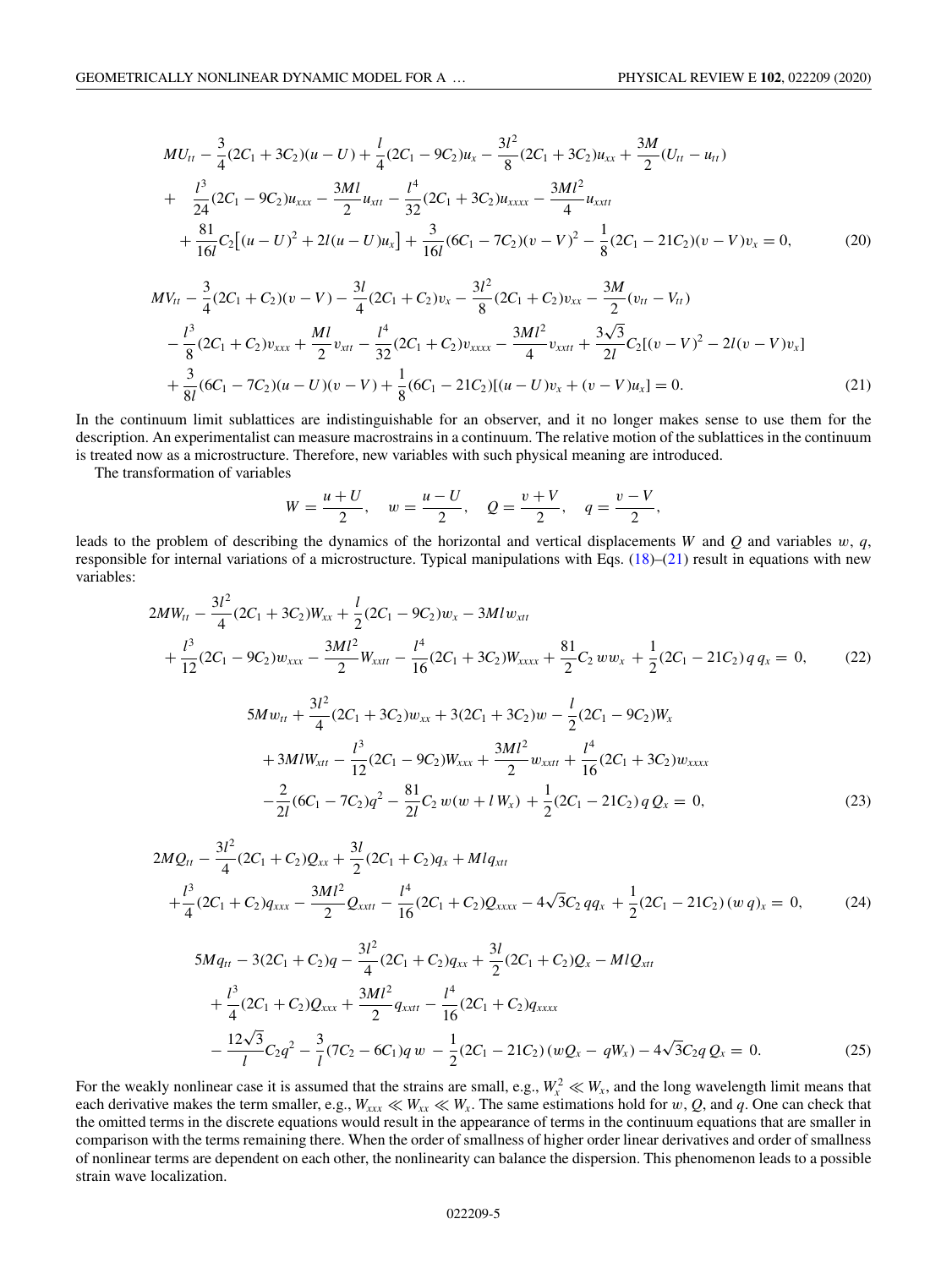# <span id="page-5-0"></span>**IV. INTERACTION OF LONGITUDINAL AND SHEAR WAVES**

The standard perturbation methods involve obtaining an asymptotic solution for each variable order by order. An alternative way is to decrease the number of coupled equations by using the fact that the terms in Eqs.  $(22)$ – $(25)$  can be of different order according to the aforementioned estimates. The procedure can be called the slaving principle. It was developed by Haken for the decoupling of nonlinear ordinary differential equations [\[28\]](#page-9-0). It was used earlier by the authors for the nonlinear coupled partial differential equations accounting for materials with a microstructure [\[29\]](#page-9-0).

The separation by orders can be described by introducing the scales, e.g., the ratio of *l* and the scale for *x*. However, the combinations of the stiffnesses  $C_1$  and  $C_2$  in the expressions for the coefficients of the resulting equations could turn out small themselves, and this cannot be predicted in advance. That is why a dimensional analysis is preferable.

### **A. Slaving principle for obtaining governing equations**

Assume that the solution  $w$  to Eq.  $(23)$  has the form

$$
w = w_1 + w_2 + w_3 + \cdots, \qquad (26)
$$

where  $w_i$  are of different order. The order of  $w_1$  relates to the highest order terms in Eq.  $(23)$ ,

$$
3(2C_1 + 3C_2)w_1 - \frac{1}{2}(2C_1 - 9C_2)lW_x = 0,
$$

which leads to the solution for *w*1,

$$
w_1 = \frac{l(2C_1 - 9C_2)W_x}{6(2C_1 + 3C_2)}.
$$
\n(27)

Similarly, the solution  $q$  to Eq. [\(25\)](#page-4-0) has the form

$$
q = q_1 + q_2 + q_3 + \cdots, \qquad (28)
$$

and the leading-order solution  $q_1$  is

$$
q_1 = \frac{l}{2} Q_x. \tag{29}
$$

The next-order solution  $w_2$  to Eq  $(23)$  is expressed through the next-order terms taking into account Eqs. (27) and (29),

$$
w_2 = \alpha_1 W_x^2 + \alpha_2 Q_x^2 + \alpha_3 W_{xtt} + \alpha_4 W_{xxxx},
$$
 (30)

where

$$
\alpha_1 = \frac{3C_2l(2C_1 - 9C_2)(14C_1 + 9C_2)}{8(2C_1 + 3C_2)^3}, \quad \alpha_2 = \frac{7l}{24},
$$
  

$$
\alpha_3 = -\frac{MI(46C_1 + 9C_2)}{18(2C_1 + 3C_2)^2}, \quad \alpha_4 = -\frac{l^3(2C_1 - 9C_2)}{72(2C_1 + 3C_2)}.
$$

Similarly, the next-order solution  $q_2$  to Eq. [\(25\)](#page-4-0) is

$$
q_2 = \beta_1 W_x Q_x + \beta_2 Q_x^2 + \beta_3 Q_{xxx} + \beta_4 Q_{xtt}, \qquad (31)
$$

where

$$
\beta_1 = \frac{l(44C_1^2 - 252C_1C_2 - 189C_2^2)}{36(2C_1 + C_2)(2C_1 + 3C_2)}, \ \beta_2 = -\frac{5C_2l}{\sqrt{3}(2C_1 + C_2)},
$$

$$
\beta_3 = -\frac{l^3}{24}, \ \beta_4 = \frac{M}{2(2C_1 + C_2)}.
$$

By substituting Eqs. $(27)$ ,  $(30)$ ,  $(29)$ , and  $(31)$  into Eqs.  $(22)$ and [\(24\)](#page-4-0) one obtains coupled equations for longitudinal and shear waves,

$$
2MW_{tt} - \gamma_1 W_{xx} - \gamma_2 (W_x^2)_x - \gamma_3 (Q_x^2)_x - \gamma_4 W_{xxxx} - \gamma_5 W_{xxtt} = 0,
$$
\n(32)

$$
2MQ_{tt}-\delta_2(W_x Q_x)_x-\delta_3(Q_x^2)_x-\delta_4Q_{xxxx}-\delta_5Q_{xxtt}=0,
$$
\n(33)

where  $\gamma_i = \gamma_i(C_1, C_2), \delta_i = \delta_i(C_1, C_2),$ 

$$
\gamma_1 = \frac{4l^2C_1(2C_1 + 9C_2)}{3(2C_1 + 3C_2)},
$$
  
\n
$$
\gamma_2 = \frac{3l^2C_2(2C_1 - 9C_2)^2(10C_1 + 9C_2)}{8(2C_1 + 3C_2)^3},
$$
  
\n
$$
\gamma_3 = \frac{l^2}{24}(10C_1 - 63C_2),
$$
  
\n
$$
\gamma_4 = \frac{l^4}{144(2C_1 + 3C_2)}(20C_1^2 + 60C_1C_2 + 153C_2^2),
$$
  
\n
$$
\gamma_5 = \frac{Ml^2}{4(2C_1 + 3C_2)^2}(28C_1^2 + 68C_1C_2 - 9C_2^2),
$$
  
\n
$$
\delta_2 = \frac{l^2C_1}{2C_1 + 3C_2}(13C_2 - 2C_1), \quad \delta_3 = -3\sqrt{3}l^2C_2,
$$
  
\n
$$
\delta_4 = -\frac{l^4}{8}(2C_1 + C_2), \quad \delta_5 = \frac{11Ml^2}{4}.
$$

The stiffnesses  $C_1$ ,  $C_2$  are positive. Then one can see that  $\gamma_1$  $0, \gamma_2 > 0, \gamma_4 > 0$ , while  $\gamma_3$  and  $\gamma_5$  can be of either sign as well as  $\delta_2$ . The remaining coefficients  $\delta_3 < 0$ ,  $\delta_4 < 0$ ,  $\delta_5 > 0$ .

## **B. Exact localized longitudinal strain wave solution**

In the absence of shear displacements,  $Q = 0$ , Eqs. (32) and (33) are reduced to a single equation for the longitudinal strains  $F = W_x$ ,

$$
2MF_{tt} - \gamma_1 F_{xx} - \gamma_2 (F^2)_{xx} - \gamma_4 F_{xxxx} - \gamma_5 F_{xxtt} = 0. \quad (34)
$$

Note that the nonlinearity arises for nonzero  $\gamma_2$  or in the presence of the angular stiffness  $C_2$ . Its traveling wave solution depending on the phase variable  $x - Vt$  can be obtained by direct integration. In particular, the localized strain wave solution is

$$
F = A \operatorname{sech}^2[k(x - Vt - x_0)],\tag{35}
$$

where

$$
A = \frac{3(2MV^2 - \gamma_1)}{2\gamma_2}, \quad k^2 = \frac{2MV^2 - \gamma_1}{4(\gamma_4 + \gamma_5 V^2)},\tag{36}
$$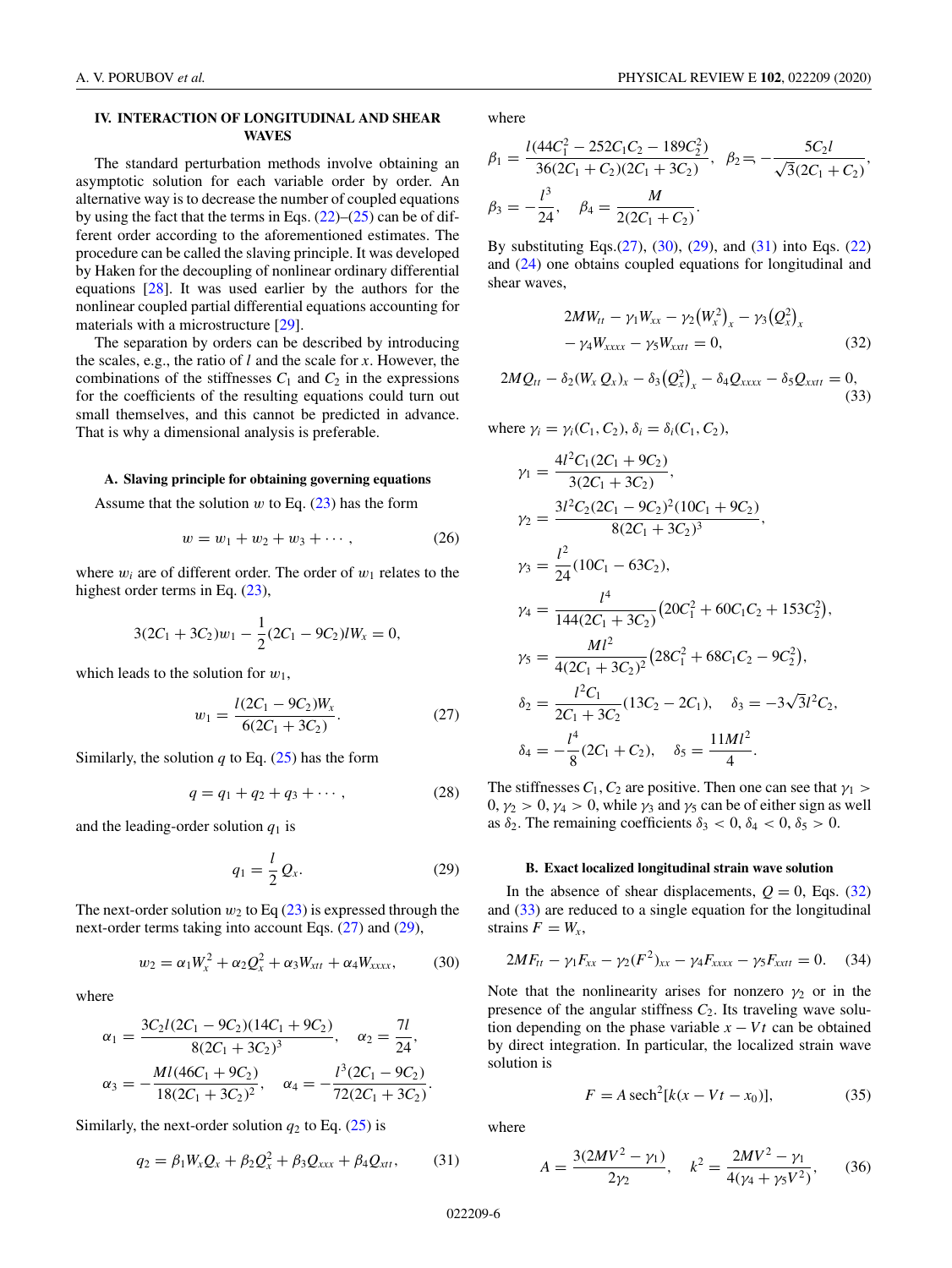<span id="page-6-0"></span>

FIG. 4. Evolution of a longitudinal strain wave at different sign of the amplitude of the initial condition. (a) Delocalization of a negative amplitude input due to dispersion. (b) Splitting of a positive amplitude input into two localized waves of permanent shape and velocity due to a balance between nonlinearity and dispersion.

where  $x_0$  = const is the initial phase and *V* is a free parameter.

The wave number, *k*, should be real, and the expression under the square root should be positive. Hence, according to the der the square root should be positive. Hence, according to the definition of  $\gamma' s$ ,  $\gamma_5 > 0$  for  $C_1 > (4\sqrt{22} - 17)C_2/14$ . Then a real value of *k* is achieved at the velocity  $V > \sqrt{\gamma_1/(2M)}$ , and the amplitude, *A*, is always positive corresponding to a tensile strain wave. For  $0 < C_1 < (4\sqrt{22} - 17)C_2/14$ ,  $\gamma_5 <$ 0. One can check that  $\gamma/(2M) < -\gamma_4/\gamma_5$ , and *k* is real if the velocities are from the interval  $\sqrt{\gamma_1/(2M)} < V < \sqrt{-\gamma_4/\gamma_5}$ . Again the amplitude *A* is always positive in this case, and no localized longitudinal compression strain wave exists due to the geometrical nonlinearity.

The solution  $(35)$  requires specific initial conditions for its existence in the form of the solution at  $t = 0$  and its first temporal derivative at  $t = 0$ . However, the aforementioned analysis about the possible sign of the amplitude of longitudinal strain wave remains valid in a more general case solved numerically. Shown in Fig. 4 are two numerical solutions to Eq. [\(34\)](#page-5-0) describing the evolution of an initially motionless localized pulse having negative or positive amplitude. One can see in Fig.  $4(a)$  two profiles, the initial pulse and the waves at some later time. The negative amplitude pulse splits into two oscillating waves propagating in the opposite directions. Dispersion destroys the localization of the initial pulse. On the other hand, the positive amplitude pulse shown in Fig.  $4(b)$ splits into two localized waves of the shape that is kept in time. One can check that each of these waves is described by the exact solution  $(35)$ .

## **C. Exact localized strain wave solution to the coupled equation for longitudinal and shear waves**

Equations  $(32)$  and  $(33)$  can be rewritten for longitudinal and shear strains,  $P = W_x$ ,  $S = Q_x$ :

$$
2MP_{tt} - \gamma_1 P_{xx} - \gamma_2 (P^2)_x - \gamma_3 (S^2)_x - \gamma_4 P_{xxxx} - \gamma_5 P_{xxtt} = 0,
$$
\n(37)

$$
2MS_{tt} - \delta_2 (PS)_x - \delta_3 (S^2)_x - \delta_4 S_{xxxx} - \delta_5 S_{xxtt} = 0.
$$
 (38)

The ansatz for localized strain wave solution is

$$
P = A \operatorname{sech}^{2}[k(x - Vt - x_{0})],
$$
  
\n
$$
S = AB \operatorname{sech}^{2}[k(x - Vt - x_{0})] + S_{0},
$$
\n(39)

where  $x_0$  is the initial phase and  $S_0$  is a constant accounting for a shear pre-stress. This constant provides a free parameter in the solution  $(39)$ , like the velocity *V* in the solution for longitudinal waves  $(35)$  and  $(36)$ . The amplitude in the form of the product  $A \times B$  for the wave *S* is chosen instead of *B* in order to obtain more compact relationships for the parameters of the ansatz  $(39)$ .

We substitute Eq. (39) into Eqs. (37), (38). The derivatives of the hyperbolic secant function can be expressed through powers of itself. To solve the obtained equation, the terms at the same powers of hyperbolic secant function are assumed to be zero. This leads to the system of coupled algebraic equations for the constants of solution  $(39)$ . Thus the system obtained for the factor sech<sup>2</sup>[ $k(x - Vt - x_0)$ ]<sup>4</sup> is

$$
A\gamma_2 + AB^2\gamma_3 - 6k^2(\gamma_4 + \gamma_5 V^2) = 0,\tag{40}
$$

$$
A\delta_2 + AB\delta_3 - 6k^2(\delta_4 + \delta_5 V^2) = 0.
$$
 (41)

For the factor sech<sup>2</sup>[ $k(x - Vt - x_0)$ ]<sup>2</sup> the system reads

$$
\gamma_1 + 4\gamma_4 k^2 - 2(M - 2\gamma_5 k^2)V^2 = 0, \tag{42}
$$

$$
S_0 \delta_2 + B[\delta_1 + 4\delta_4 k^2 - 2(M - 2\delta_5 k^2)V^2] = 0.
$$
 (43)

The last equation leads to the solution for the shear prestress, *S*0,

$$
S_0 = -\frac{B}{\delta_2} [\delta_1 + 4\delta_4 k^2 - 2(M - 2\delta_5 k^2)V^2].
$$

The wave number  $k$  is defined from Eq.  $(42)$ ,

$$
k^2 = \frac{2MV^2 - \gamma_1}{4(\gamma_4 + \gamma_5 V^2)},
$$

which is the same as for the solution Eq.  $(35)$  for longitudinal waves. Therefore the analysis of the reality of  $k$  [\(36\)](#page-5-0) remains valid. The amplitude of longitudinal wave, *A*, is obtained from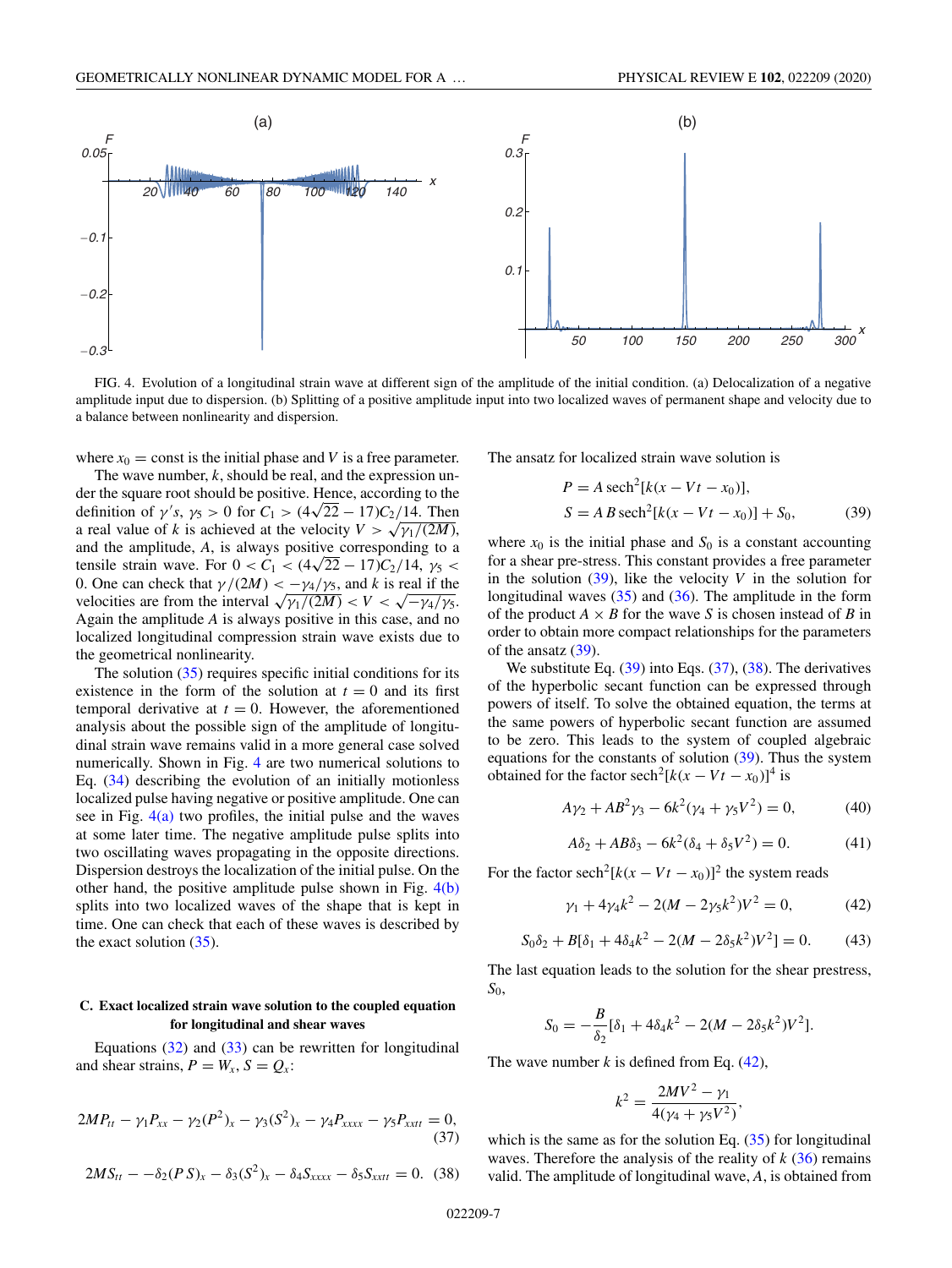<span id="page-7-0"></span>Eq. [\(40\)](#page-6-0),

$$
A = \frac{3(2MV^2 - \gamma_1)}{2(\gamma_2 + B^2 \gamma_3)}.
$$

Comparing it with Eq.  $(36)$  one can find a possible change of the sign of the amplitude *A* at  $\gamma_3$  < 0. One can note that the negative  $\gamma_3$  is achieved only in the presence of angular stiffness  $C_2$  when  $C_1 < 63C_2/10$ . Then *A* may be negative for  $V > \sqrt{\gamma_1/(2M)}$  and  $B > -\gamma_2/\gamma_3$ . The parameter *B* is found from the quadratic algebraic equation, which follows from Eq. [\(41\)](#page-6-0),

$$
B^{2}\gamma_{3}(\delta_{4} + \delta_{5}V^{2}) - B\delta_{3}(\gamma_{4} + \gamma_{5}V^{2}) + \gamma_{2}(\delta_{4} + \delta_{5}V^{2}) - \delta_{2}(\gamma_{4} + \gamma_{5}V^{2}) = 0.
$$

Then each localized longitudinal strain wave with the amplitude *A* can be accompanied by two shear waves with the amplitude  $A \times B$ .

Due to the rich dynamics revealed on the basis of the traveling wave solution a more complicated numerical study is needed for the coupled equations. However, it is not suitable to add it to this paper.

## **V. CONCLUSIONS**

A geometrically nonlinear model of a hexagonal 2D lattice was developed in order to obtain coupled nonlinear equations for longitudinal and shear strain dynamics. The asymptotic procedure developed allowed us to keep the most important nonlinear and dispersion terms in the equations. It provided a balance between nonlinearity and dispersion giving rise to localized strain existence. The localized strain waves may propagate keeping their shape and velocity. This is important for problems of nondestructive testing and durability of materials. It also might be useful for a development of the new

heat conduction models based on the analysis of the nonlinear crystalline lattice.

Of special interest is the role of angular stiffness in the lattice model. It entirely provides a nonzero quadratic nonlinear term in continuum limit Eq. [\(34\)](#page-5-0) for pure longitudinal waves as happens in pure continuum modeling. In the absence of shear waves, only a tensile localized longitudinal strain wave [\(35\)](#page-5-0) may propagate. A compression wave may appear if the physical nonlinearity is taken into account [\[30\]](#page-9-0). The solution [\(39\)](#page-6-0) for the waves' interaction keeps the interval for permitted velocities but, however, adds the possibility of a compression longitudinal strain wave, even in the absence of the physical nonlinearity. Also the solution predicts the coexistence of interacting longitudinal and shear waves when two shear waves may correspond to the longitudinal one.

One should note the important role of the constant prestress  $S<sub>0</sub>$  in the existence of the interacting localized waves. In its absence the velocity is fixed as follows from Eq. [\(43\)](#page-6-0). The prestress affects the shear strain and could act as a control of it giving rise, in turn, variation in the sign of the amplitude of longitudinal wave *A*.

It would be interesting to provide estimations based on the values of the parameters of the model. However, there is a lack in numerical data for the parameters, especially, about *l* and *C*2. Possible future work concerns numerical simulations of coupled equations and consideration of 2D instability of plane strain waves.

### **ACKNOWLEDGMENTS**

This work was performed at IPME RAS and at TU Berlin, supported by a joint grant from the Russian Science Foundation (Grant No. 19-41-04106) and the German Research Foundation (DFG) (Grants No. MU 1752/50-1 and No. 405631704).

### **APPENDIX: PARTS OF EQS. [\(13\)](#page-3-0)–[\(16\)](#page-3-0)**

The Appendix contains detailed expressions for the linear discrete parts,  $L_j(x, X, y, Y)$ , the linear differential-discrete parts,  $D_j(x, X, y, Y)$ , and the nonlinear discrete parts,  $N_j(x, X, y, Y)$ ,  $j = 1-4$ , in the equations of motion [\(13\)](#page-3-0)–[\(16\)](#page-3-0).

$$
L_{1}(x, X, y, Y) = \frac{C_{1}}{4} [4(X_{m+1,n} - x_{m,n}) + X_{m-1,n+1} - 2x_{m,n} + X_{m-1,n-1}
$$
  
+  $\sqrt{3}(Y_{m-1,n-1} - Y_{m-1,n+1})] + \frac{3\sqrt{3}C_{2}}{8} [(Y_{m-1,n-1} - Y_{m-1,n+1}) + \sqrt{3}(X_{m-1,n+1} - 2x_{m,n} + X_{m-1,n-1})],$   

$$
D_{1}(x, X, y, Y) = \frac{\sqrt{3}M}{4} [\sqrt{3}(\ddot{X}_{m-1,n+1} - 2\ddot{x}_{m,n} + \ddot{X}_{m-1,n-1}) + \ddot{Y}_{m-1,n+1} - \ddot{Y}_{m-1,n-1}],
$$
  

$$
N_{1}(x, X, y, Y) = \frac{C_{1}}{16l} [8(Y_{m+1,n} - y_{m,n})^{2} + 5[(Y_{m+1,n-1} - y_{m,n})^{2} + (Y_{m+1,n+1} - y_{m,n})^{2}] + 2\sqrt{3}[(X_{m+1,n+1} - x_{m,n})(Y_{m-1,n+1} - y_{m,n}) - (X_{m-1,n-1} - x_{m,n})(Y_{m-1,n-1} - y_{m,n})] + \frac{C_{2}}{32l} [81[(X_{m-1,n-1} - x_{m,n})^{2} + (X_{m-1,n+1} - x_{m,n})^{2}] - 21[(Y_{m-1,n-1} - y_{m,n})^{2} + (Y_{m-1,n+1} - y_{m,n})^{2}] + 6\sqrt{3}[(X_{m-1,n+1} - x_{m,n})(Y_{m-1,n+1} - y_{m,n}) - (X_{m-1,n-1} - x_{m,n})(Y_{m-1,n-1} - y_{m,n})]],
$$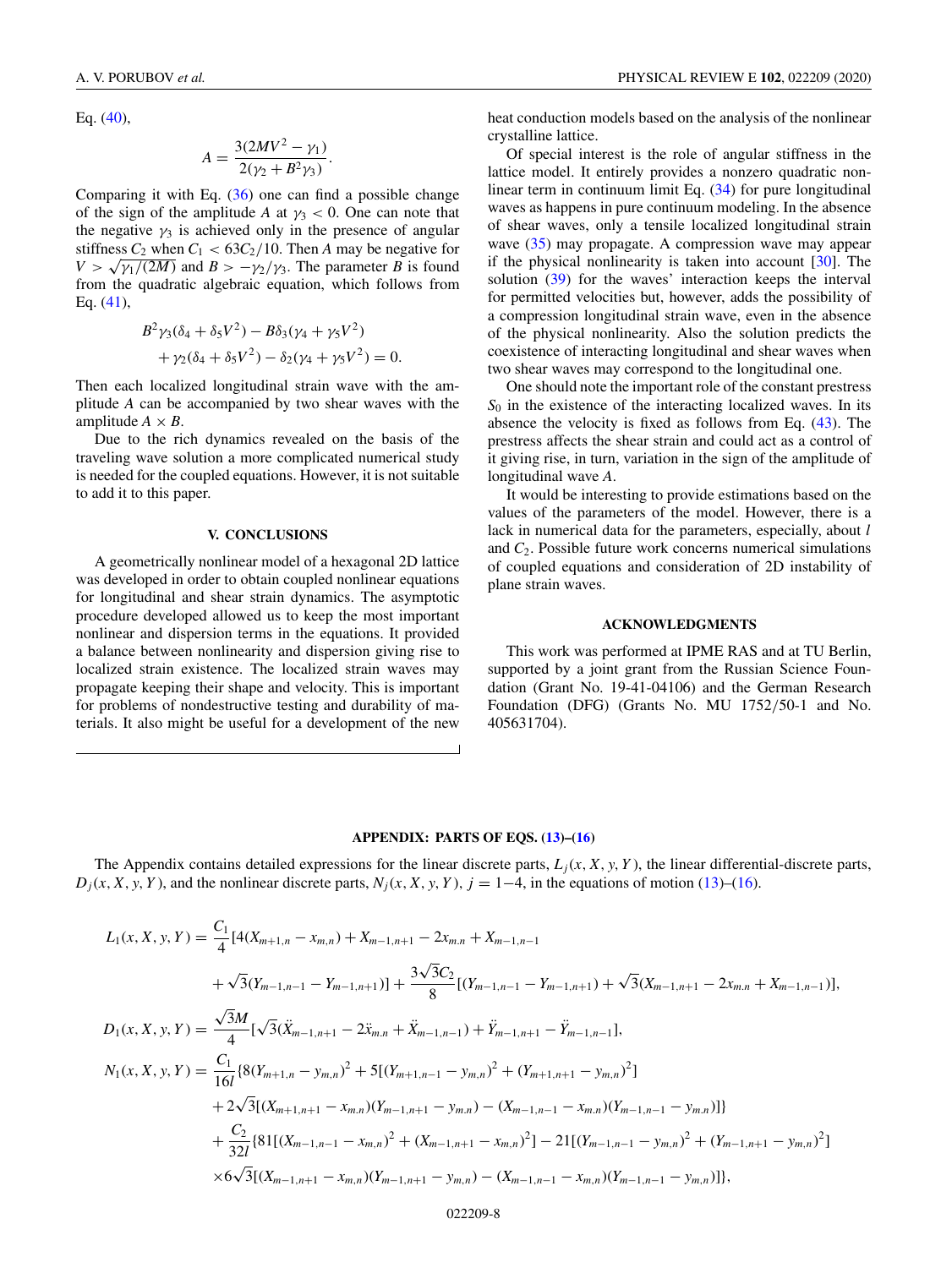$$
L_2(x, X, y, Y) = \frac{\sqrt{3}C_1}{4} [X_{m-1,n-1} - X_{m-1,n+1} + \sqrt{3}(Y_{m-1,n-1} - 2y_{m,n} + Y_{m-1,n+1})] + \frac{3C_2}{8} [\sqrt{3}(X_{m-1,n+1} - X_{m-1,n-1}) + (Y_{m-1,n-1} - 2y_{m,n} + Y_{m-1,n+1})],
$$

$$
D_2(x, X, y, Y) = \frac{M}{4} [(\ddot{Y}_{m-1,n+1} - 2\ddot{y}_{m,n} + \ddot{Y}_{m-1,n-1}) + 4(\ddot{Y}_{m+1,n} - \ddot{y}_{m,n}) + \sqrt{3}(\ddot{X}_{m-1,n-1} - \ddot{X}_{m-1,n+1})],
$$
  
\n
$$
N_2(x, X, y, Y) = \frac{C_1}{12l} \{ \sqrt{3} [(X_{m-1,n+1} - x_{m,n})^2 - (X_{m-1,n-1} - x_{m,n})^2 ]
$$
\n
$$
+ 10[(X_{m-1,n-1} - x_{m,n})(Y_{m-1,n-1} - y_{m,n}) + (X_{m-1,n+1} - x_{m,n})(Y_{m-1,n+1} - y_{m,n})]
$$
\n
$$
+ 16(X_{m+1,n} - x_{m,n})(Y_{m+1,n} - y_{m,n})\}
$$
\n
$$
+ \frac{\sqrt{3}C_2}{32} \{3[(X_{m-1,n+1} - x_{m,n})^2 - (X_{m-1,n-1} - x_{m,n})^2] + 15[(Y_{m-1,n-1} - y_{m,n})^2 - (Y_{m-1,n+1} - y_{m,n})^2 ]
$$
\n
$$
+ 16(Y_{m+1,n} - y_{m,n})^2 - 14\sqrt{3}[(X_{m-1,n-1} - x_{m,n})(Y_{m-1,n-1} - y_{m,n})
$$
\n
$$
+ (X_{m-1,n+1} - x_{m,n})(Y_{m-1,n+1} - y_{m,n})] + 16\sqrt{3}[(X_{m-1,n+1} - x_{m,n})(Y_{m+1,n} - y_{m,n})]
$$
\n
$$
- (X_{m-1,n-1} - x_{m,n})(Y_{m+1,n} - y_{m,n})] + 16(Y_{m+1,n} - y_{m,n})(Y_{m-1,n-1} - 2y_{m,n} + Y_{m-1,n+1})],
$$

$$
L_3(x, X, y, Y) = \frac{C_1}{4} [4(x_{m-1,n} - X_{m,n}) + x_{m+1,n+1} - 2X_{m,n} + x_{m+1,n-1} + \sqrt{3}(y_{m+1,n+1} - y_{m+1,n-1})] + \frac{3\sqrt{3}C_2}{8} [(y_{m+1,n-1} - y_{m+1,n+1}) + \sqrt{3}(x_{m+1,n+1} - 2X_{m,n} + x_{m+1,n-1})],
$$

$$
D_3(x, X, y, Y) = \frac{\sqrt{3}M}{4} [\sqrt{3}(\ddot{x}_{m+1,n+1} - 2\ddot{X}_{m,n} + \ddot{x}_{m+1,n-1}) + \ddot{y}_{m-1,n+1} - \ddot{y}_{m+1,n+1}],
$$
  
\n
$$
N_3(x, X, y, Y) = -\frac{C_1}{16l} \{8(y_{m-1,n} - Y_{m,n})^2 + 5[(y_{m+1,n-1} - Y_{m,n})^2 + (y_{m+1,n+1} - Y_{m,n})^2]
$$
  
\n
$$
+ 2\sqrt{3}[(x_{m+1,n-1} - X_{m,n})(y_{m+1,n+1} - Y_{m,n}) - (x_{m-1,n+1} - X_{m,n})(y_{m+1,n-1} - Y_{m,n})]\}
$$
  
\n
$$
+ \frac{C_2}{32l} \{-81[(x_{m+1,n-1} - X_{m,n})^2 + (x_{m+1,n+1} - X_{m,n})^2] + 21[(y_{m+1,n-1} - Y_{m,n})^2 + (y_{m+1,n+1} - Y_{m,n})^2]
$$
  
\n
$$
\times 6\sqrt{3}[(x_{m+1,n+1} - X_{m,n})(y_{m+1,n+1} - Y_{m,n}) - (x_{m+1,n-1} - X_{m,n})(y_{m+1,n-1} - Y_{m,n})]\},
$$

$$
L_4(x, X, y, Y) = \frac{\sqrt{3}C_1}{4} [x_{m+1,n+1} - x_{m+1,n-1} + \sqrt{3}(y_{m+1,n-1} - 2Y_{m,n} + y_{m+1,n+1})] + \frac{3C_2}{8} [\sqrt{3}(x_{m+1,n-1} - x_{m+1,n+1}) + y_{m+1,n-1} - 2Y_{m,n} + y_{m+1,n+1}],
$$

$$
D_{4}(x, X, y, Y) = \frac{M}{4} [(\ddot{y}_{m+1,n+1} - 2\ddot{Y}_{m,n}) + \ddot{y}_{m+1,n-1} + 4(\ddot{y}_{m-1,n} - \ddot{Y}_{m,n}) + \sqrt{3}(\ddot{x}_{m+1,n-1} - \ddot{x}_{m+1,n+1})]
$$
  
\n
$$
N_{4}(x, X, y, Y) = \frac{C_{1}}{16l} \{\sqrt{3} [(x_{m+1,n+1} - X_{m,n})^{2} - (x_{m+1,n-1} - X_{m,n})^{2}] - 10[(x_{m+1,n-1} - X_{m,n})(y_{m+1,n-1} - Y_{m,n}) + (x_{m+1,n+1} - X_{m,n})(y_{m+1,n+1} - Y_{m,n})] - 16(x_{m-1,n} - X_{m,n})(y_{m-1,n} - Y_{m,n})\}
$$
  
\n
$$
+ \frac{\sqrt{3}C_{2}}{32} \{3[(x_{m+1,n+1} - X_{m,n})^{2} - (x_{m+1,n-1} - X_{m,n})^{2}] + 15[(y_{m+1,n-1} - Y_{m,n})^{2} - (y_{m+1,n+1} - Y_{m,n})^{2}] - 16(y_{m-1,n} - Y_{m,n})^{2} + 14\sqrt{3}[(x_{m+1,n-1} - X_{m,n})(y_{m+1,n-1} - Y_{m,n}) + (x_{m+1,n+1} - X_{m,n})(y_{m-1,n+1} - Y_{m,n})] + 16\sqrt{3}[(x_{m+1,n+1} - X_{m,n})(y_{m-1,n} - Y_{m,n}) - (x_{m+1,n-1} - X_{m,n})(y_{m-1,n} - y_{m,n})] - 16(y_{m-1,n} - Y_{m,n})(y_{m+1,n-1} - 2Y_{m,n} + y_{m+1,n+1})\}.
$$